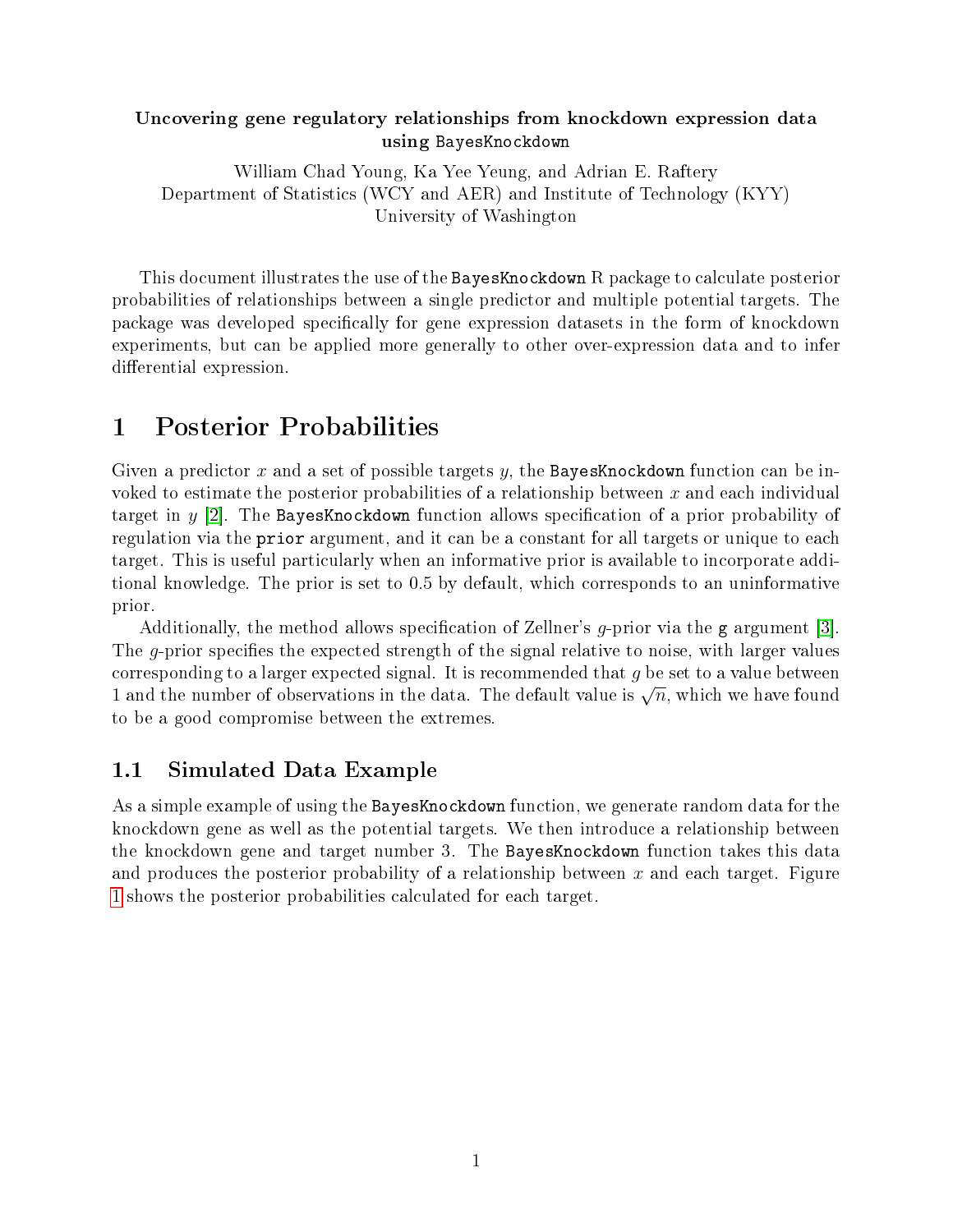

Target Gene

<span id="page-1-0"></span>Figure 1: Bar plot showing the posterior probabilities of a relationship between the knockdown gene and each target in simulated data. Gene 3 is the only true relationship.

```
> library(BayesKnockdown);
> set.seed(1618);
> n < -100;> p \le -10;
> x < -rnorm(n);> y <- matrix(nrow=p, data=rnorm(n*p));
> y[3,] < -y[3,] + 0.5*x;> simResult <- BayesKnockdown(x, y);
> simResult;
 [1] 0.2788326 0.2847752 1.0000000 0.2448188 0.2451588 0.3195648 0.2717004
 [8] 0.2578031 0.3667949 0.3408614
> barplot(simResult, names.arg="", xlab="Target Gene",
+ ylab="Posterior Probability", ylim=c(0,1));
```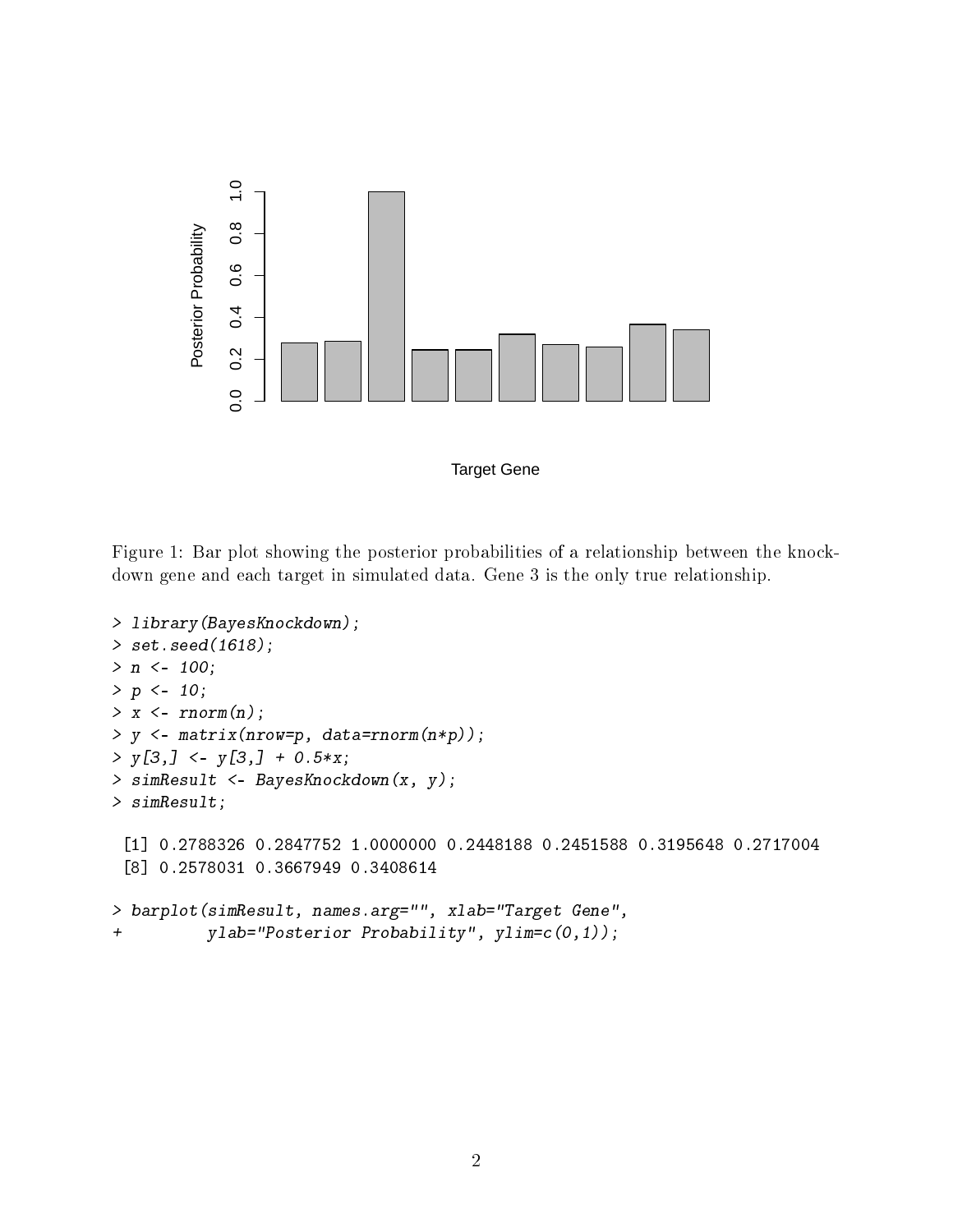### 1.2 Knockdown Data Example

A more realistic example uses data from the National Institute of Health (NIH) Library of Integrated Network-based Cellular Signatures (LINCS) program [\(http://lincsproject.](http://lincsproject.org) [org\)](http://lincsproject.org) [\[1\]](#page-5-2). The aim of this program is to generate genetic and molecular signatures of cells in response to various perturbations. To support this endeavor, many large datasets have been made available, including proteomic and imaging data.

The LINCS L1000 data capture gene expression levels of 1,000 genes in human cell lines under a variety of conditions. The lincs.kd data is a 21 by 27 matrix containing data from knockdown experiments targeting gene PPARG in cell line A375. Cell line A375 is a human skin melanoma cell line with over  $100,000$  experiments in the  $L1000$  data. The first row is the expression levels of PPARG in the 27 experiments targeting PPARG for knockdown, while the other 20 rows are a subset of the measured genes in the same experiments. The data have been normalized to account for differences in the experimental settings, as described in [\[2\]](#page-5-0). The full LINCS L1000 data is available at [http://lincscloud.org.](http://lincscloud.org)

Given the L1000 data, the BayesKnockdown function can be invoked to calculate the posterior probabilities of a relationship between gene PPARG and the other genes in the dataset. In this case, we specify a prior probability of  $0.0005$ , reflecting the belief that there are very few relationships relative to the total possible number. Figure [2](#page-3-0) shows the range of values returned for the different target genes.

```
> data(lincs.kd);
> kdResult <- BayesKnockdown(lincs.kd[1,], lincs.kd[-1,], prior=0.0005);
> kdResult;
```
ATF1 SERPINE1 CEBPA MUC1 EZH2 SNX13 0.9959445881 0.0271544446 0.0007644977 0.0090443118 0.9637199199 0.0504674678 ELOVL6 CASC3 MRPL12 KIF2C BCL7B PRAF2 0.0002019284 0.8210955027 0.0048439740 0.9986842921 0.9997559484 0.0005646142 NET1 ATP1B1 H2AFV TIMM17B ZNF586 RFNG 0.0002563962 0.0046399699 0.0222102583 0.0004304130 0.0153763269 0.0003694639 CDK19 SFMBT1 0.9990571273 0.9053986408 > barplot(kdResult, names.arg="", xlab="Target Gene",

```
+ ylab="Posterior Probability", ylim=c(0,1));
```
### 1.3 ExpressionSet Example

The BayesKnockdown.es function allows calculation of posterior probabilities using an ExpressionSet object from the bioBase library. The function works similarly to the BayesKnockdown function, except that one of the features of the ExpressionSet is identified to be the predictor variable, and all other features are used as response variables.

```
> library(Biobase);
> data(sample.ExpressionSet);
```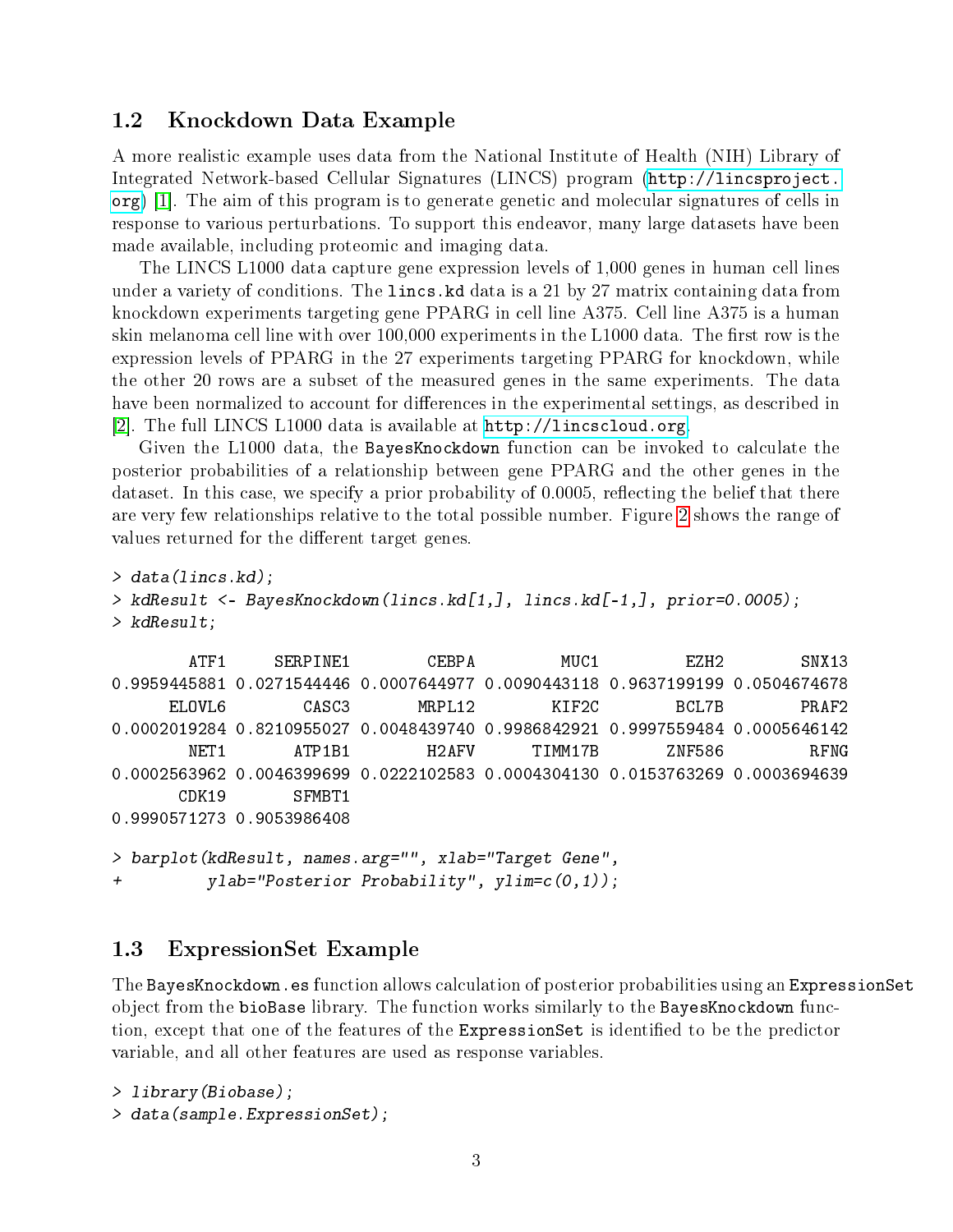

Target Gene

<span id="page-3-0"></span>Figure 2: Bar plot showing the posterior probabilities of a relationship between the knockdown gene PPARG and each target in LINCS L1000 data.

```
> subset <- sample.ExpressionSet[1:10,];
> BayesKnockdown.es(subset, "AFFX-MurIL10_at");
AFFX-MurIL2_at AFFX-MurIL4_at AFFX-MurFAS_at AFFX-BioB-5_at AFFX-BioB-M_at
     0.3418659 0.3361832 0.7430095 0.3940327 0.4110827
AFFX-BioB-3_at AFFX-BioC-5_at AFFX-BioC-3_at AFFX-BioDn-5_at
     0.6523990 0.3267071 0.3181790 0.7516404
```
### 2 2-Class Data

The BayesKnockdown.diffExp function tests for differential expression in a set of variables between two experimental conditions. In gene expression data, this often takes the form of comparing the effects of a drug perturbation compared to a baseline. Of interest is the set of genes which show different expression levels between the two conditions. The BayesKnockdown.diffExp function takes two matrices of observations for a set of variables, one matrix for each condition, and gives posterior probabilities that the variables are different between the two conditions.

As an example, we generate two random datasets for 10 genes, corresponding to different experimental conditions. The first has 25 observations and the second has 30. We add an offset for gene 3 in the second dataset, reflecting a change of expression between the two conditions. The BayesKnockdown.diffExp function produces posterior probabilities for each gene reflecting how likely they are to be expressed differently between the two conditions.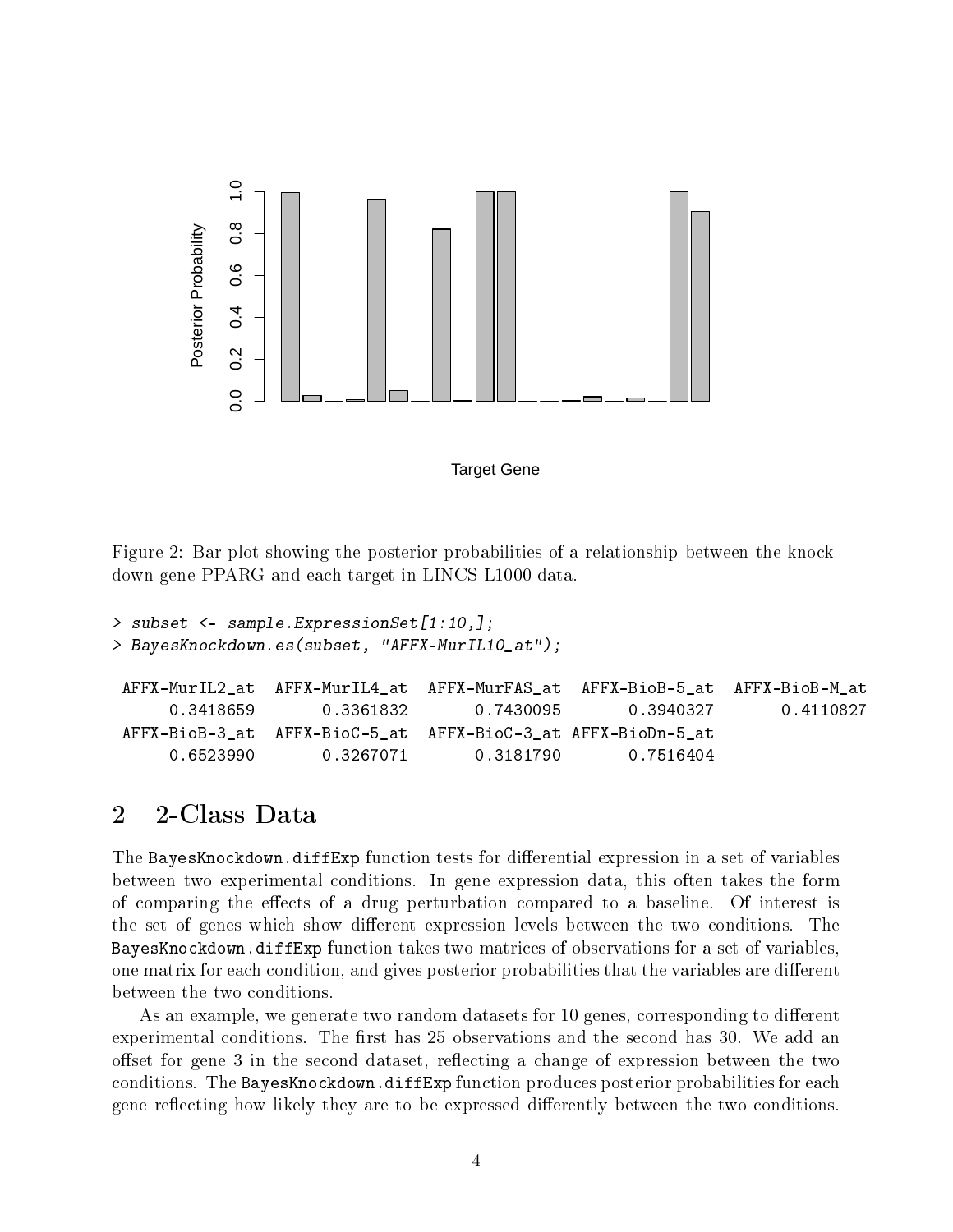

Target Gene

<span id="page-4-0"></span>Figure 3: Bar plot showing the posterior probabilities that each gene is differentially expressed between two conditions. Gene 3 is the only gene which is actually differentially expressed.

Figure [3](#page-4-0) shows the posterior probabilities that each gene is differentially expressed between the two conditions.

```
> n1 <- 25;
> n2 < -30;> p < -10;
> y1 <- matrix(nrow=p, data=rnorm(n1*p));
> y2 \leq -\text{ matrix}(nrow=p, data=rnorm(n2*p));> y2[3, ] \le y2[3, ] + 1;> diffExpResult <- BayesKnockdown.diffExp(y1, y2);
> barplot(diffExpResult, names.arg="", xlab="Target Gene",
+ ylab="Posterior Probability", ylim=c(0,1));
```
# 3 Acknowledgements

Funding: This research was supported by National Institutes of Health grants [R01 HD054511 and R01 HD070936 to A.E.R., U54 HL127624 to A.E.R. and K.Y.Y.]; Microsoft Azure for Research Award to K.Y.Y.; and Science Foundation Ireland ETS Walton visitor award  $11/W.1/1207$  to A.E.R.